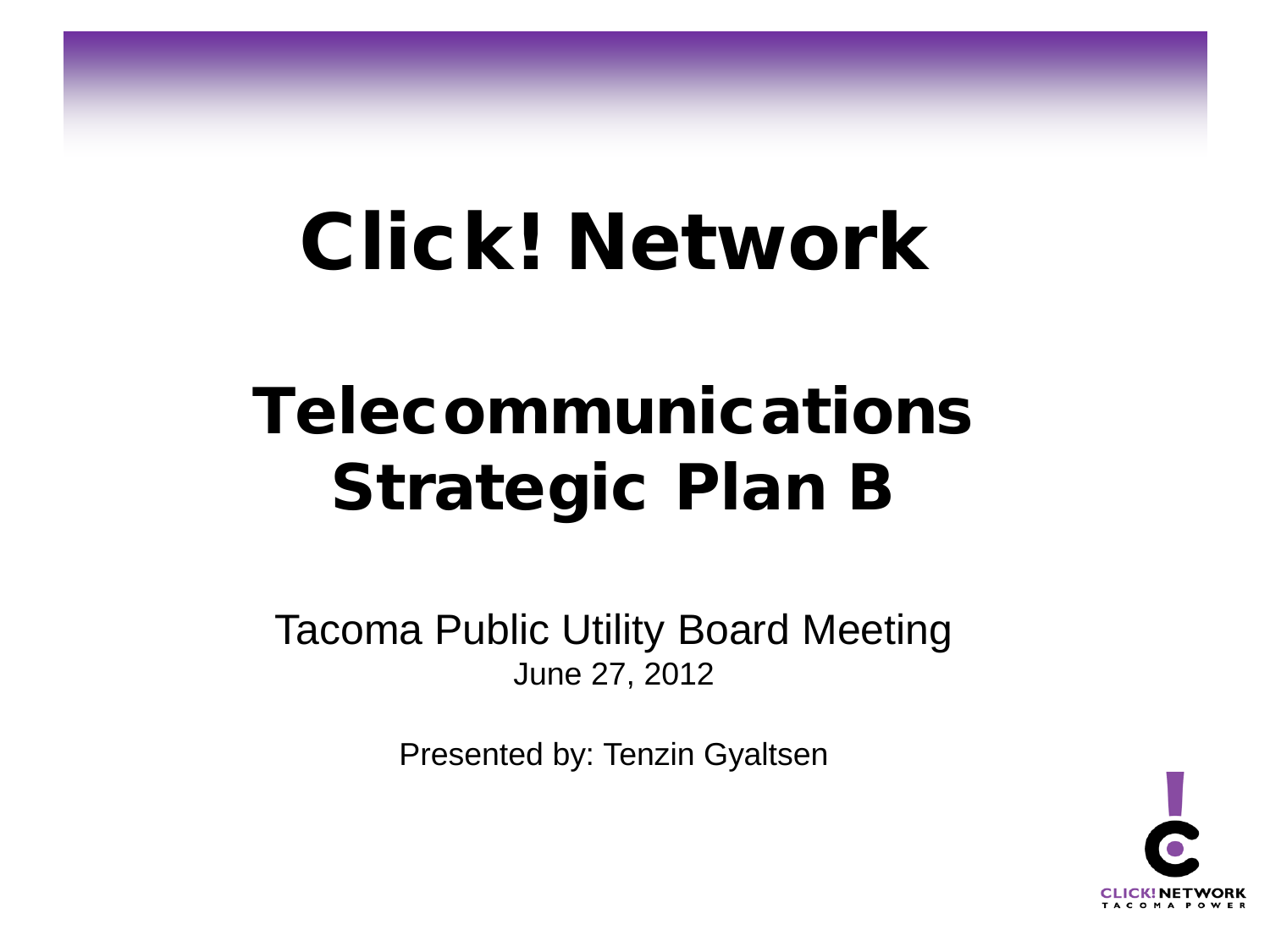### Presentation Agenda

- **Overview of Events**
- Spirit of Plan A
- **Concerns raised by the ISPs**
- **Spirit of Plan B**
- Plan B
- **Contrasting Plans**
- **Contrasting 10-Year Financial Models**
- Plan B Pilot Program
- **Next Steps**

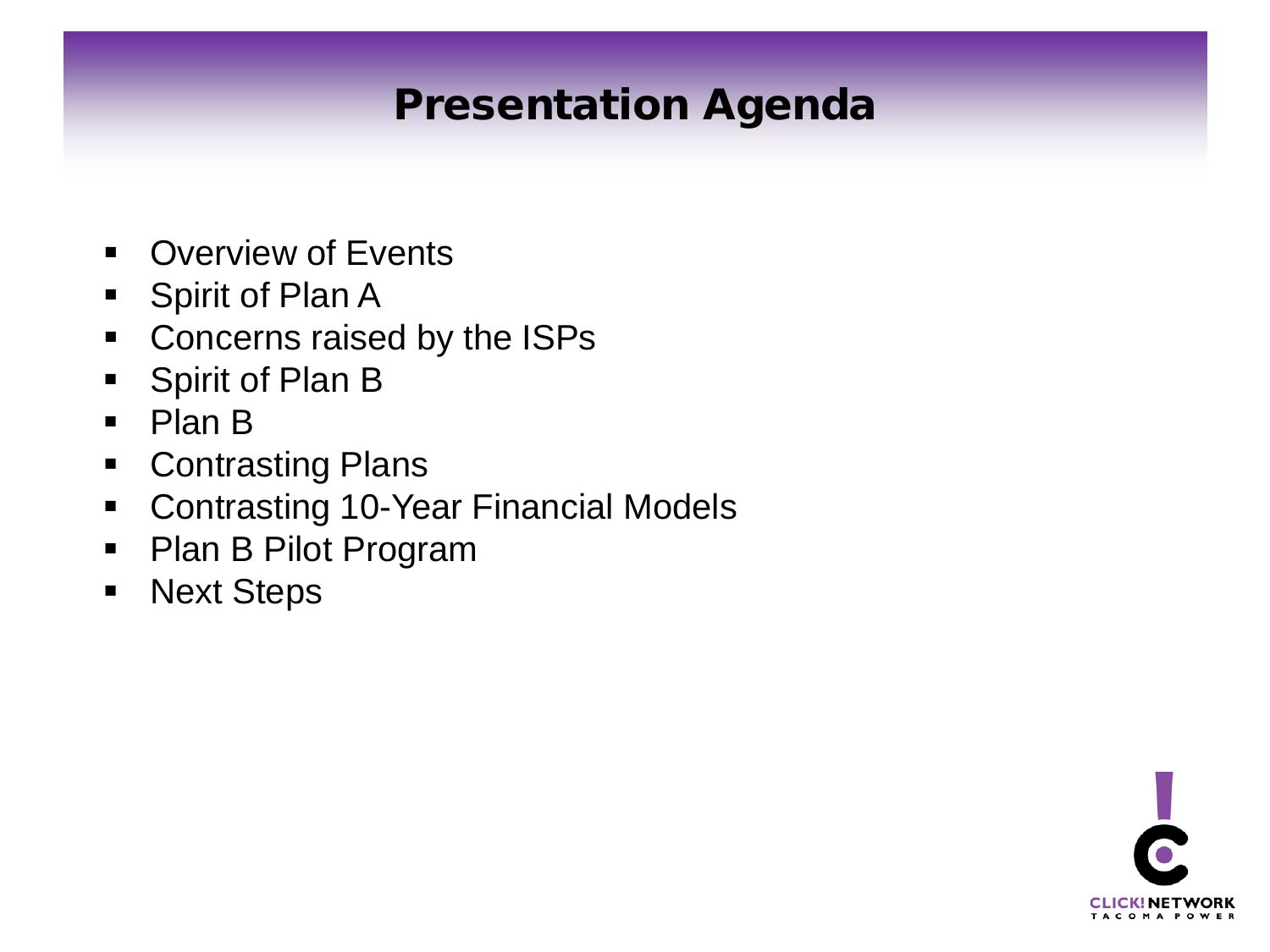### Overview of Events

- Presented New Services Proposal ("Plan A") to the Utility Board on January 11, 2012
- ISPs raised concerns to the Board about Click!'s Plan A
- Provided a follow up presentation to the Board on January 25, 2012 to address ISP concerns
- **ISPs asked Board for an opportunity to help mitigate Click!'s financial** deficit by growing their own customer bases
- Board directed staff to shelve Plan A and work in good faith with the ISPs to develop an alternative business model ("Plan B")
- **After several meetings, Plan B has been developed**
- To determine feasibility of Plan B, a Pilot Program is proposed for implementation

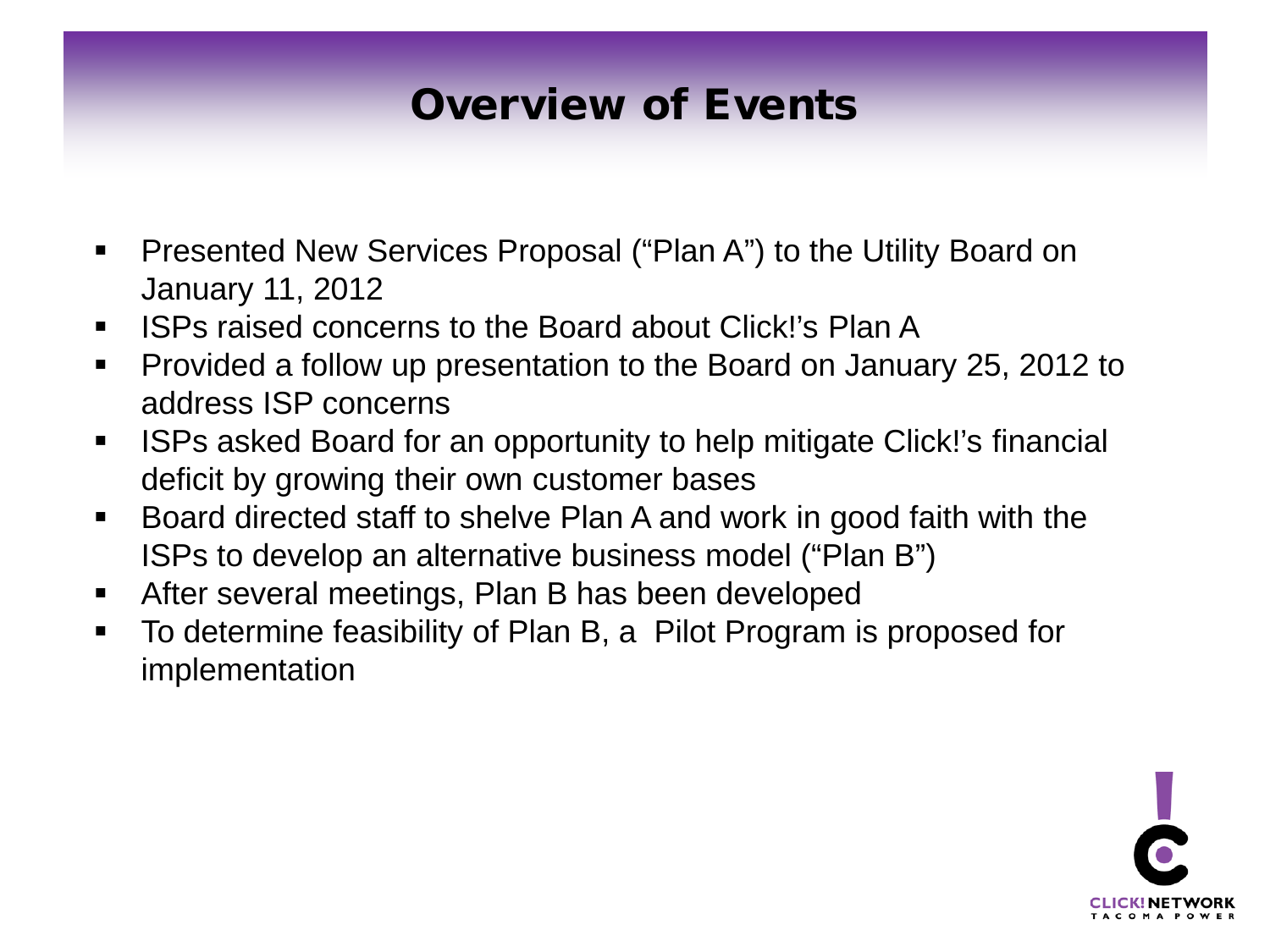# Spirit of Plan A

- Plan A was formed on basis of recommendations in Click!'s 10 year strategic plan
- Plan A intended to address:
	- Financial deficit by expanding retail products to include Internet and Phone
	- **Present customers with a value oriented service bundle**
	- **Position Click! competitively in the market to ensure financial** viability of the enterprise
	- **Eliminate operating inefficiencies**

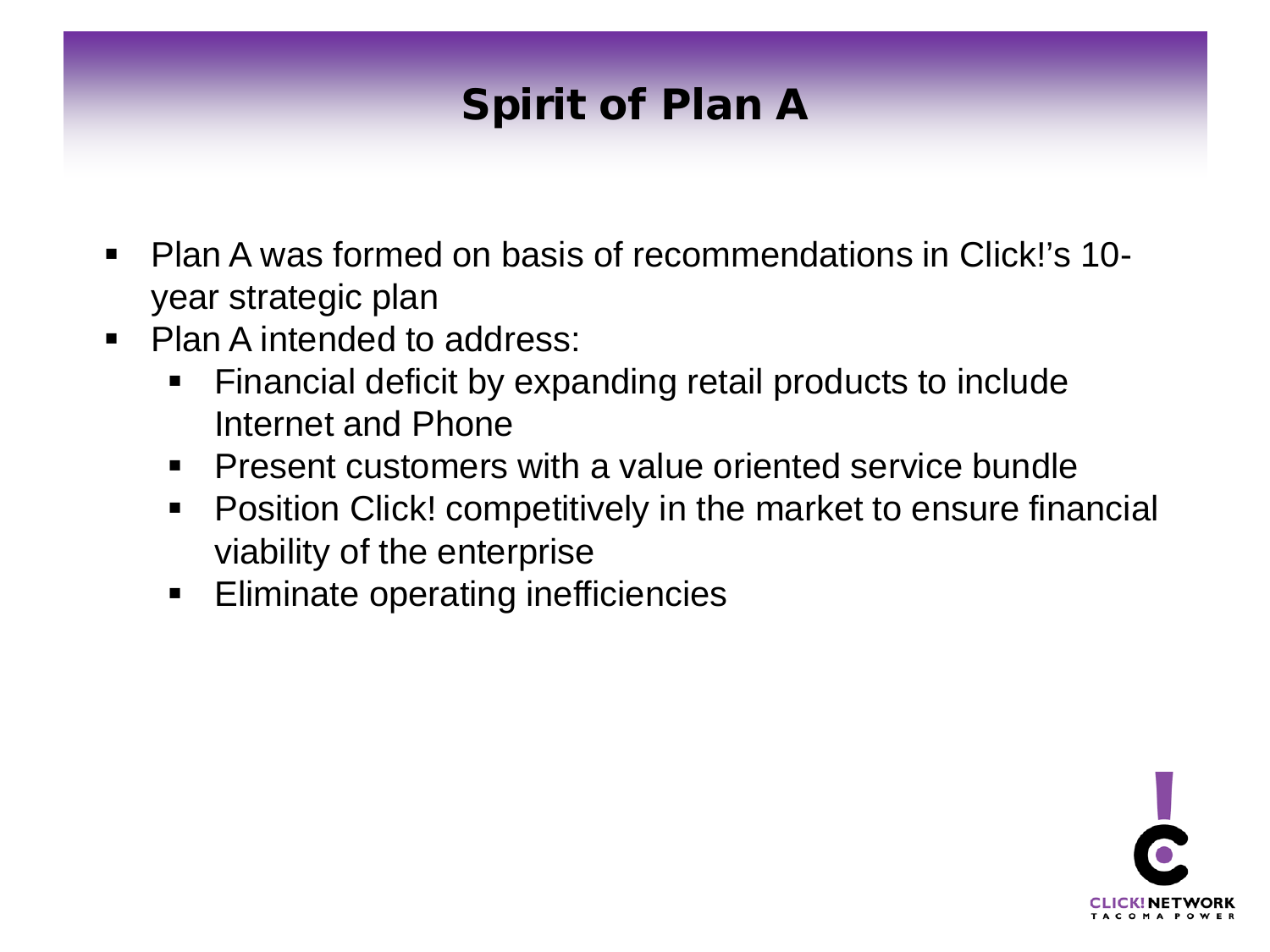#### Concerns raised by the ISPs

- Click! should not pursue bundling
- Should bundling be pursued, it must be done through the ISPs
- Want faster Internet speeds (DOCSIS 3.0 service)
- **Ability to design their own products**
- A streamlined process for scheduling multi-product service orders
- Hold wholesale rates no rate increase
- **Joint marketing opportunities**
- Ability to do cable television installs
- **Supply their own bandwidth/IP circuit**
- **Self service portal for customer**

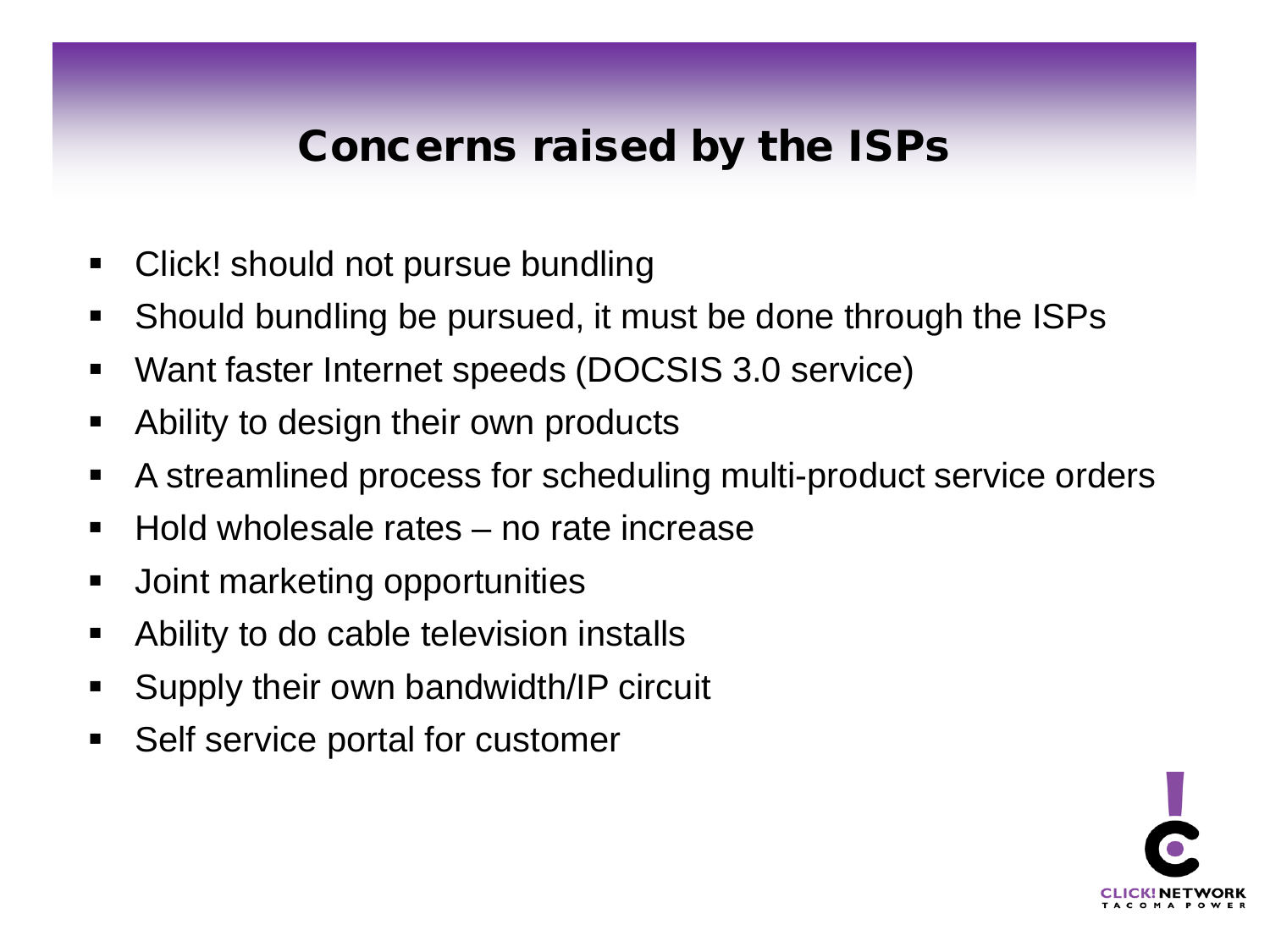#### Spirit of Plan B

A replacement of Management's original plan (Plan A) to resolve Click! financial deficit ensuring its future viability by deploying retail Internet and Voice over Internet Protocol phone service with a new plan (Plan B) that resolves Click!'s financial deficit through the three wholesale Internet Service Providers who have agreed to generate 6,000 incremental Internet subscribers, increasing subscriber counts from nearly 18,000 today to 24,000 over the next two biennium (end of 2016).

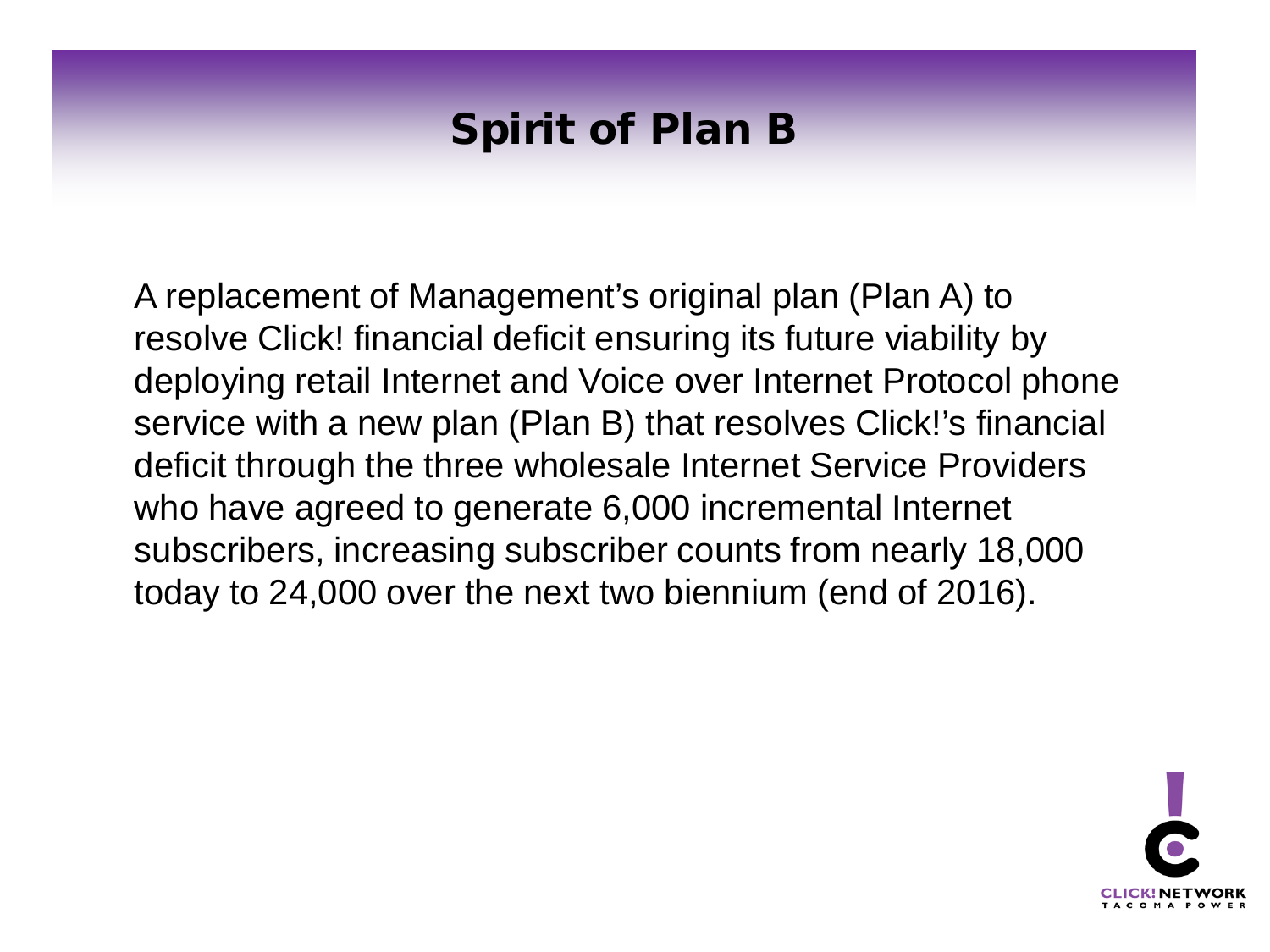# Plan B

- **Click! Commitments:** 
	- **Enable DOCSIS 3.0 service**
	- Build packages based on ISP specifications
	- Wholesale pricing scheme
	- **Option for ISPs to sell Cable TV service**
	- Solve the multi-product ordering fulfillment process
	- Continue co-op marketing program
	- Open communication channels
- **ISP Commitment:** 
	- Grow 125 new Internet customers each per month over the next two biennium (end of 2016)

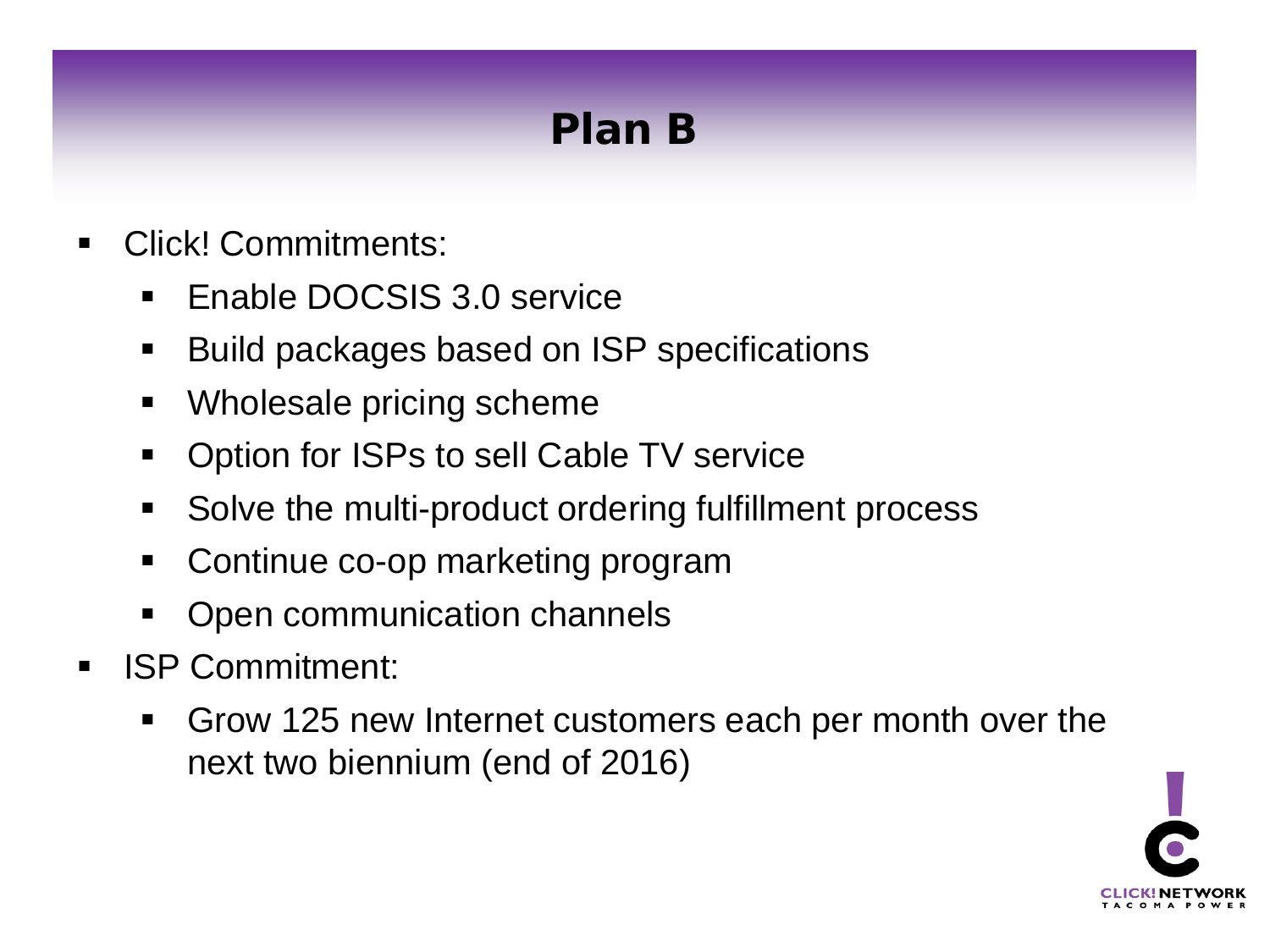# Contrasting Plans

#### • Plan A:

- Addresses financial deficit through revenue growth from new products and services
- **EXECUTE:** Click! provides retail Internet and VoIP phone service and product bundles
- Eliminates operating inefficiencies
- Creates convenience for customers

#### • Plan B:

- Addresses financial deficit through subscriber and revenue growth from 6,000 new Internet subscribers by 2016
- **Bundles through Click! and** ISPs
- Does not eliminate all operating inefficiencies
- Creates some convenience for customers

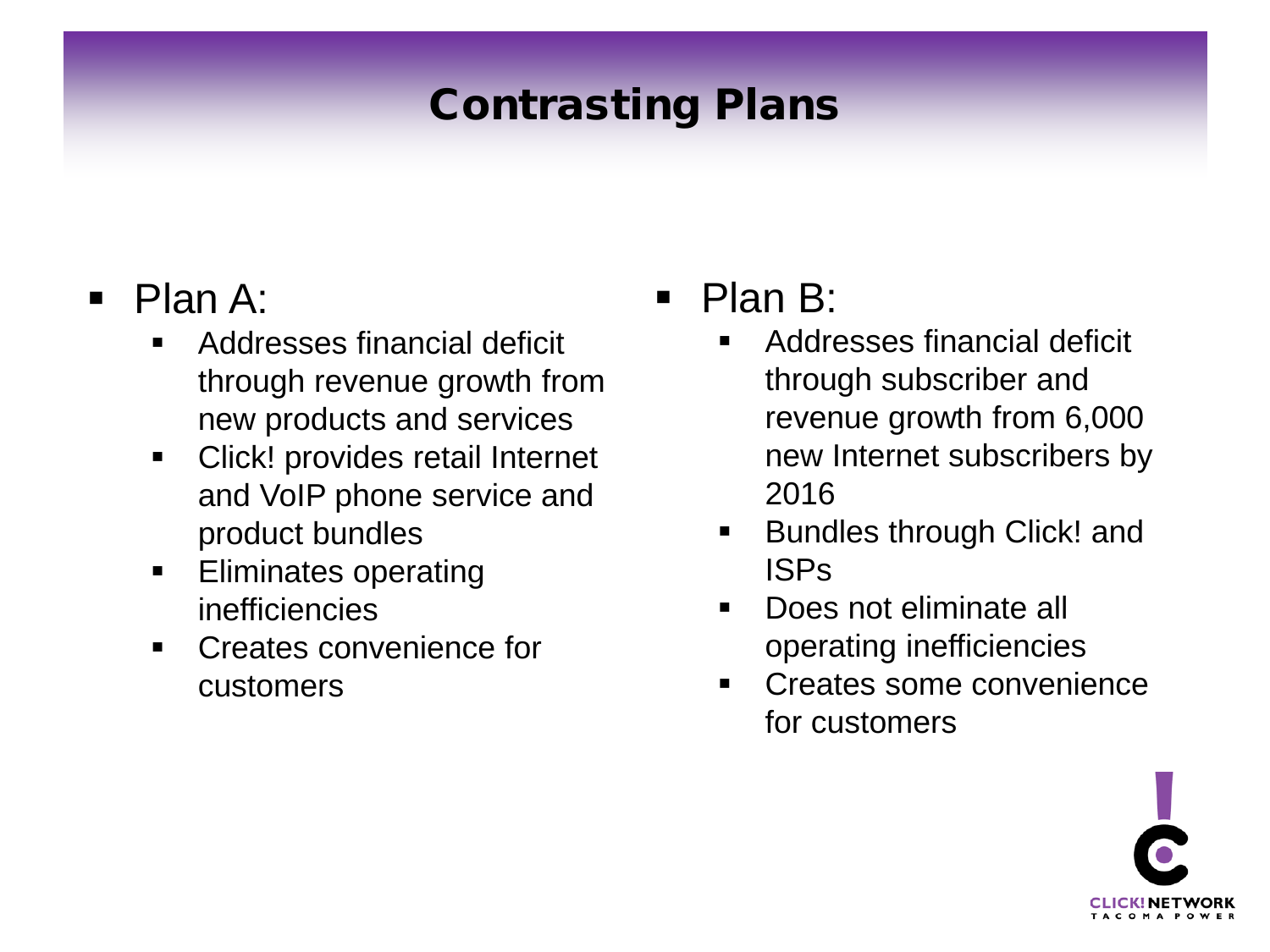#### Contrasting 10-Year Financial Models 2011 - 2020

|                            | <b>Base</b>    | <b>Plan A</b>  | <b>Plan B</b>  |
|----------------------------|----------------|----------------|----------------|
| <b>Total Revenue</b>       | \$272,799,420  | \$303,312,150  | \$298,104,438  |
| Click! Comm. Expense       | 247, 187, 709  | 266,085,903    | 260,783,786    |
| <b>Operating Cash Flow</b> | \$25,611,711   | \$37,226,247   | \$37,320,652   |
| Comm. Capital Exp*         | (12,630,159)   | (12,630,159)   | (12,630,159)   |
| Inferred Debt Service**    | (20, 874, 037) | (20, 874, 037) | (20, 874, 037) |
| Net Cash Flow - Comm.      | (\$7,892,485)  | \$3,722,051    | \$3,816,456    |

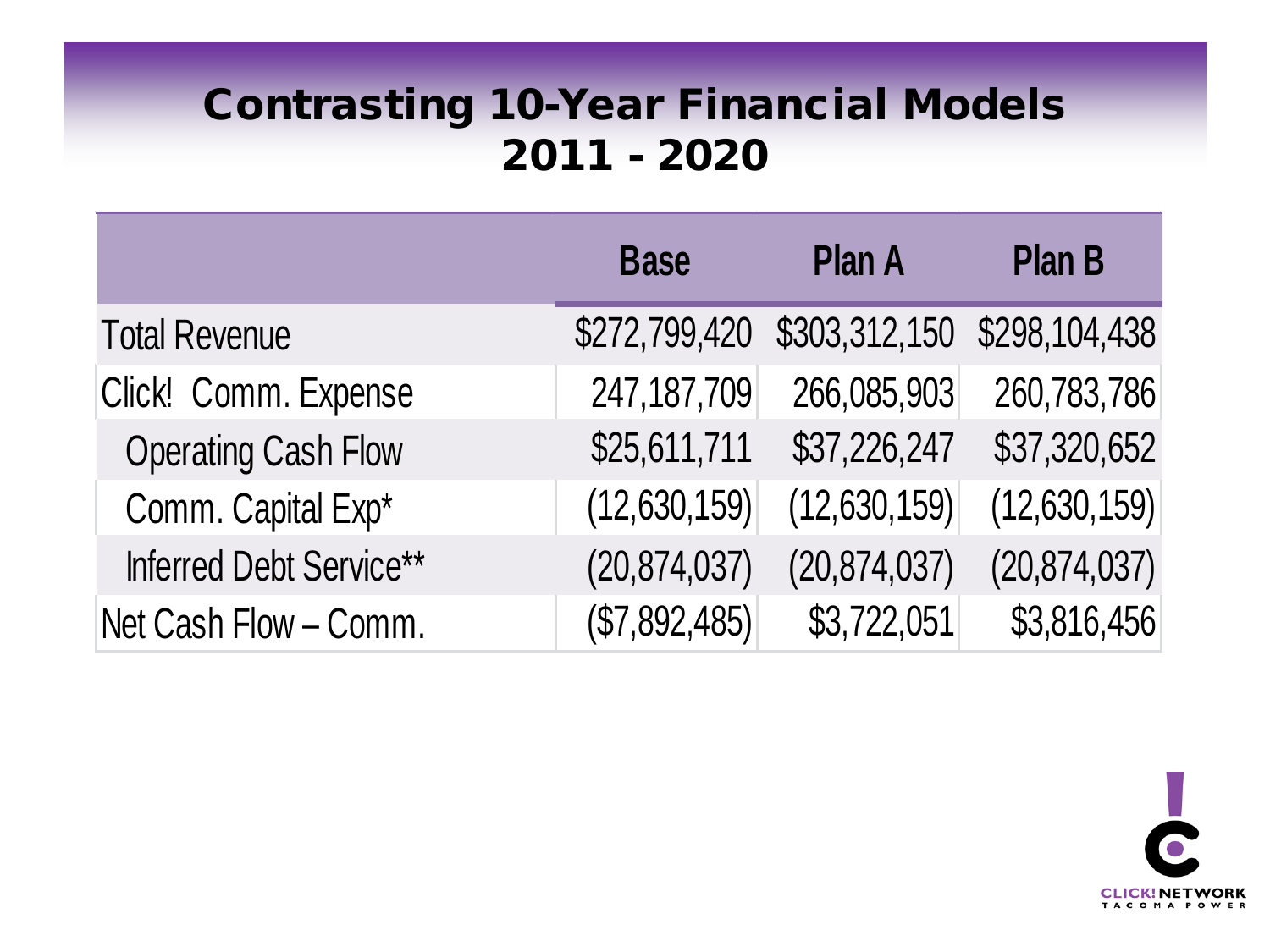### Plan B Pilot Program

- **Dbjective:** 
	- To test the feasibility of the spirit of Plan B in generating customer growth as committed by ISPs to resolve Click!'s financial deficit situation
- **Duration:** 
	- 90 day trial period August 1 through October 31, 2012
- **Deliverables:** 
	- Click! will deliver DOCSIS 3.0 service, new packages built to ISP specifications, flexible wholesale pricing scheme, option for the ISPs to sell Cable TV products as a bundle, multiproduct fulfillment solution, and avail marketing co-op funds
- Success measure:
	- ISPs combined must have generated 125 new Internet customers per month for a net gain of 375 units by EOB on October 31, 2012